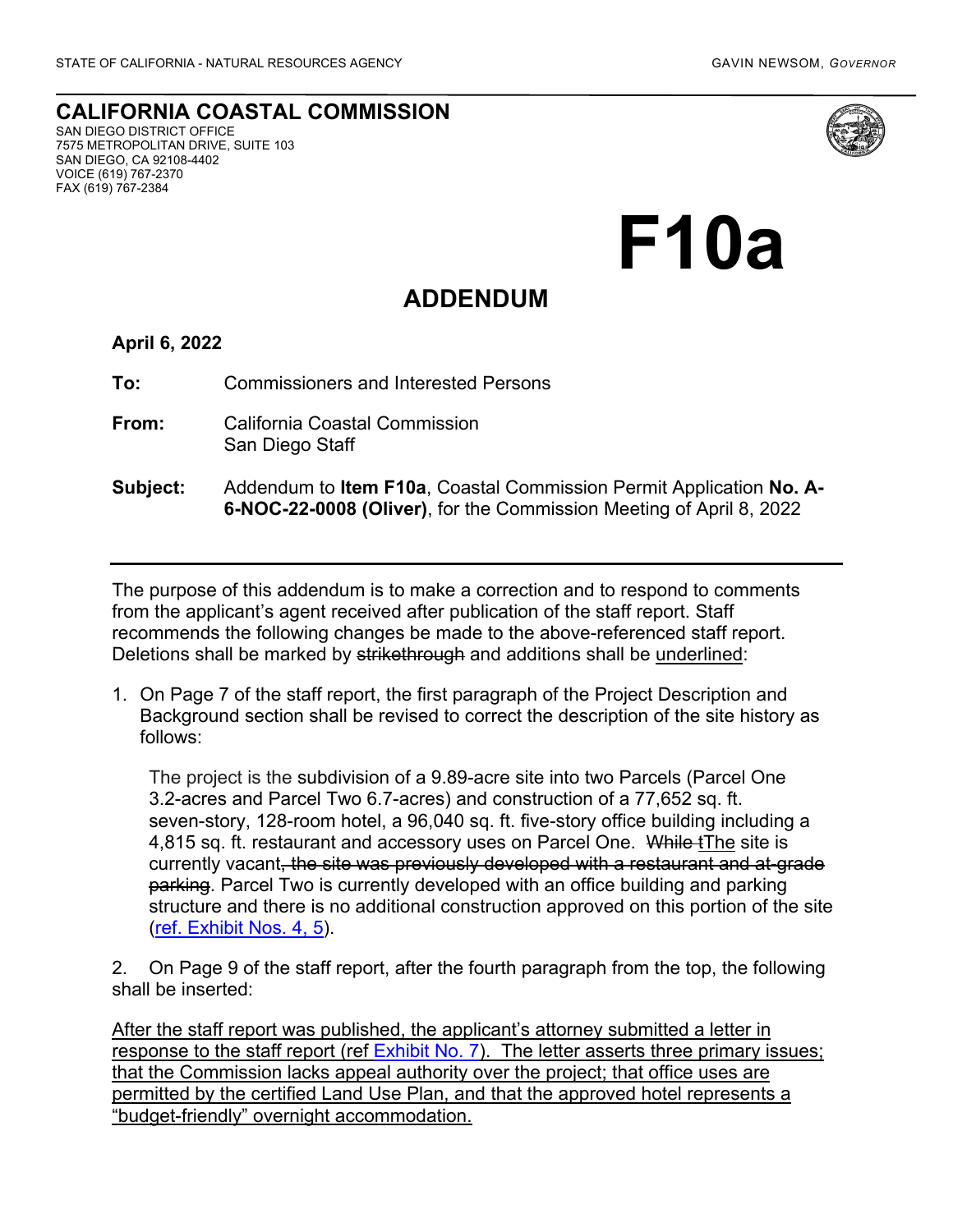With regard to the Commission's appeal authority, the applicant's comment contends that the development is not appealable because it is not located within 100-feet of wetlands. This assertion is not accurate as the project includes development within 100 feet of wetlands. Section 30106 of the Coastal Act defines development to include any "change in the density or intensity of use of land, including, but not limited to, subdivision pursuant to the Subdivision Map Act". The proposed development includes a subdivision and lot line adjustment between existing Lots 1 and 2 (ref Exhibit Nos. 4, [5\)](https://documents.coastal.ca.gov/reports/2022/4/F10a/F10a-4-2022-exhibits.pdf). Lot 2 is a 6.84-acre lot developed with an office complex and parking structure, as well as a depressed basin approximately one-acre in size which has been surveyed as wetlands. A biological report from 2016 was included in the applicant's response and confirms that, "given the general vegetation, soils, and hydrology conditions observed, the retention basin likely supports wetland conditions". Coastal Act Section 30603 – Appeal of action taken by local government after certification - defines the Commission's appeal authority to include the following:

(a) After certification of its local coastal program, an action taken by a local government on a coastal development permit application may be appealed to the commission for only the following types of developments:

(1) Developments approved by the local government between the sea and the first public road paralleling the sea or within 300 feet of the inland extent of any beach or of the mean high tideline of the sea where there is no beach, whichever is the greater distance.

(2) **Developments approved by the local government not included within paragraph (1) that are located on tidelands, submerged lands, public trust lands, within 100 feet of any wetland**, estuary, or stream, or within 300 feet of the top of the seaward face of any coastal bluff… [emphasis added]

Thus, the Commission retains appeal authority of the project as the subdivision is not only within 100-feet of wetlands but includes subdivision of a lot containing wetlands. Additionally, the local hearing and associated documents described the project as appealable, and there is no evidence that the applicant objected to this description during the local hearing; in essence, the applicant failed to exhaust the issue.

The letter further argues that the project is not appealable to the Coastal Commission in that the City's Biological Guidelines (a part of the City's Local Coastal Program) definition for wetlands discounts manmade wetlands as sensitive habitat. The letter goes on to say that given the wetlands present on the site are manmade that habitat should not be defined as wetlands and should therefore not be appealable. However, the Commission's appeal authority is not defined by the City's LCP and is instead determined by Coastal Act Section 30603. Section 30603 plainly describes development within 100-feet of "any" wetlands is appealable and does not make a distinction between naturally occurring and manmade wetlands. Numerous previous Commission actions confirm that, for purposes of the Coastal Act, including appeal authority, there is no distinction between natural and manmade wetlands (5-92-188-A4 (Hillside Village South), A-2-PAC-05-018 (North Pacifica LLC)). Commission regulation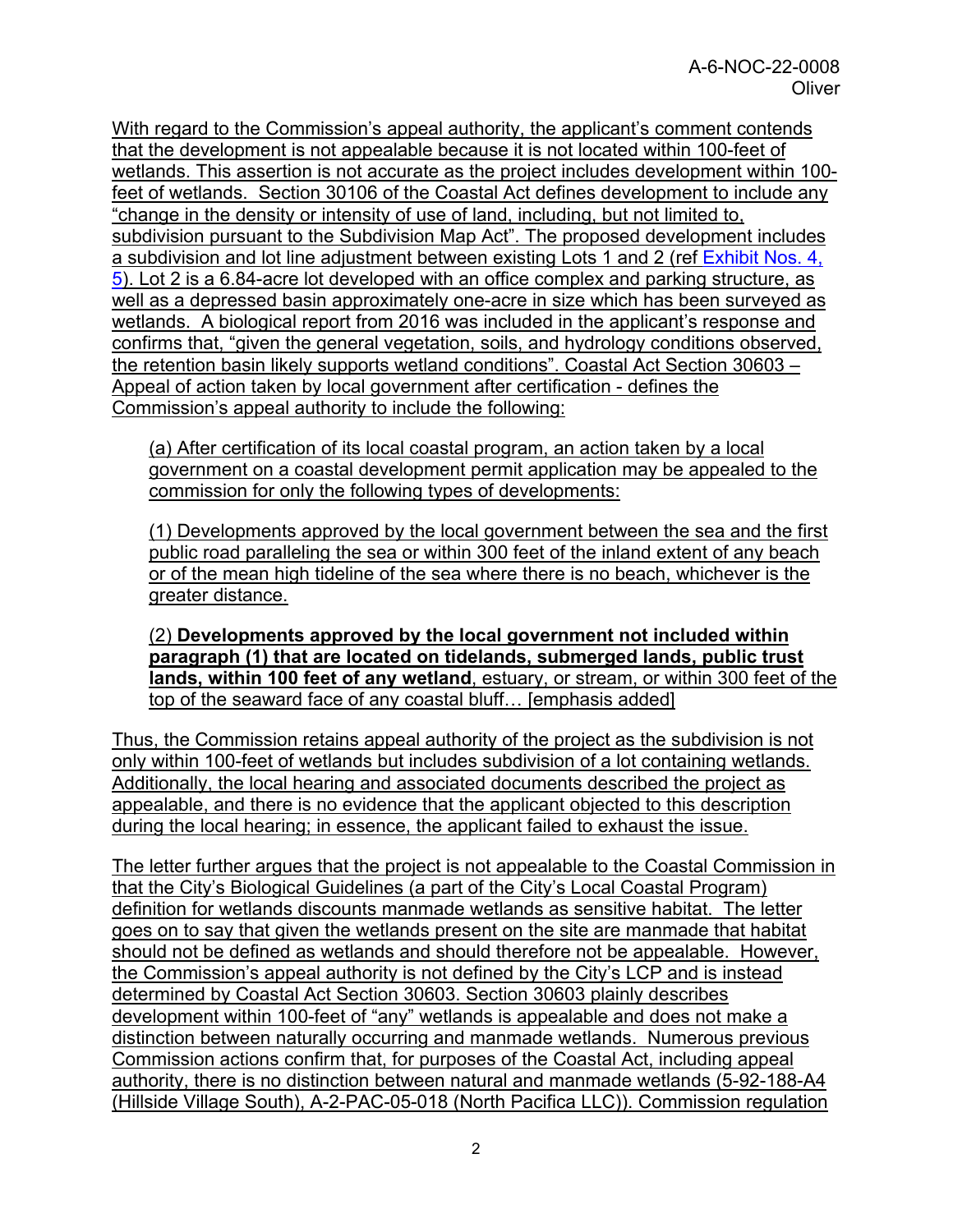A-6-NOC-22-0008 **Oliver** 

[1](#page-2-0)3577 also does not separate wetlands by their origin<sup>1</sup>. The Army Corps of Engineers, which delineates wetlands under the federal method, does not make this distinction either. (See *Golden Gate Audubon Soc., Inc. v. U.S. Army Corps of Engineers* (N.D. Cal. 1992) 796 F. Supp. 1306, 1313–14 [jurisdiction is determined by whether the site is presently wetlands and not by how it came to be wetlands].

Additionally, it is not clear at this time that the wetland area is wholly manmade. It is evident that since the 1960s, construction of the El Camino Real, Interstate-5 and upstream development have all significantly altered the subject site and surrounding areas and a detention basin was constructed sometime in the mid-1980s; however, previous United States Geological Survey (USGS) maps indicate that the site historically contained a blue-line stream running north-south across the property. Thus, the wetlands present may be a remanent of the previous stream. Nevertheless, the site contains wetlands and is therefore within the Commission's appeal authority.

Finally, the wetland delineation provided by the applicant's agent is from 2016 and associated within the different development proposal. While the letter includes a very recent biological report (March, 2022), no wetland delineation was conducted as a part of this report. The letter indicates that the closest proposed structure (patio area) is located 103-feet away from wetlands. However, given that the most recent delineation is from more than five years old, the boundaries of the wetland may have changed since then. An updated wetlands delineation would be required to definitively establish the current location of wetlands on the site.

In summary, the applicant's concerns regarding the Commission's appeal authority are not valid and the Commission and City accurately determined the approved development is within the Commission's appeals jurisdiction as defined by 30603 of the Coastal Act.

The second argument provided in the response letter disagrees that construction of the office complex on a site designated for Visitor Commercial is inconsistent with the certified Land Use Plan. The letter indicates that the City's North City West Employment Center Precise Plan (Precise Plan) is applicable as amended, and that office use is allowed under this Plan.

The certified Land Use Plan for the Carmel Valley planning area is the North City West/Carmel Valley Community Plan. The planning area is also covered by various Precise Plans governing the ten neighborhoods within the area. Most of the neighborhoods are located outside of the Coastal Zone, but the Commission has

<span id="page-2-0"></span> $1$  "Wetland shall be defined as land where the water table is at, near, or above the land surface long enough to promote the formation of hydric soils or to support the growth of hydrophytes, and shall also include those types of wetlands where vegetation is lacking and soil is poorly developed or absent as a result of frequent and drastic fluctuations of surface water levels, wave action, water flow, turbidity or high concentrations of salts or other substances in the substrate. Such wetlands can be recognized by the presence of surface water or saturated substrate at some time during each year and their location within, or adjacent to, vegetated wetlands or deep-water habitats. (Cal. Code of Regs., § 13577(b)(1).)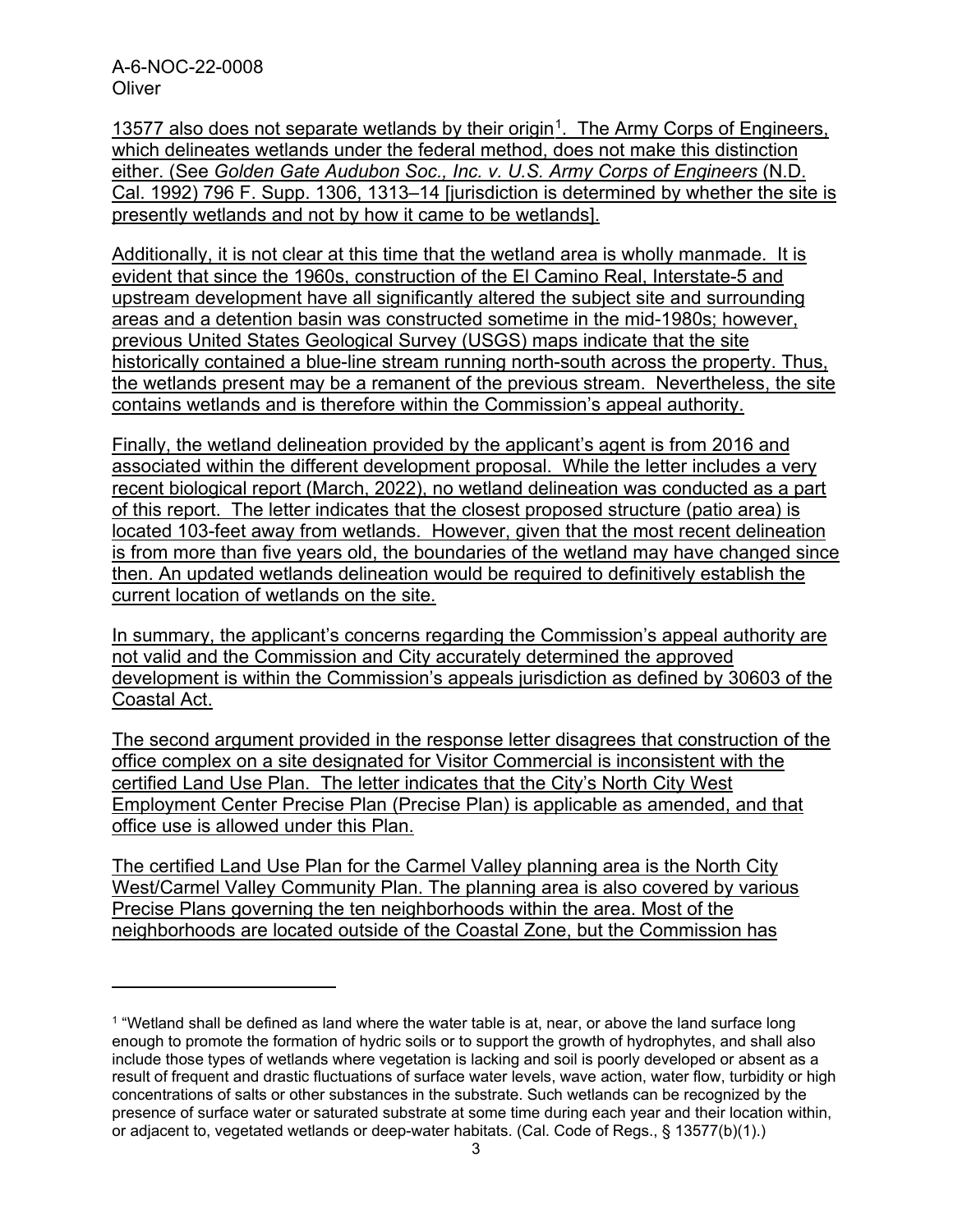reviewed and approved several Precise Plans for the neighborhoods within the Coastal Zone.

The North City West Employment Center Precise Plan was originally approved by the City in 1981 and, at that time, based on the findings in the Precise Plan, did not include any lands within the Coastal Zone

In 1983 the City amended the Employment Center Precise Plan in response to the realignment of El Camino Real, adding the subject site into the Precise Plan. It is unclear if the amended document was ever reviewed or certified by the Coastal Commission. However, regardless of whether or not the Employment Center Precise Plan was certified as part of the LCP, the inclusion of the property in this Plan did not change the permitted uses on the site. The underlying Visitor Commercial Land Use designation was not revised. On the contrary, the zoning for the subject site was revised the same time it was added to the Precise Plan. In total, approximately 29-acres of land was added to the Precise Plan in response to the realignment of El Camino Real. Of these, 18.3 were zoned Employment Center. The subject site was rezoned from an agricultural designation to Visitor Commercial. Thus, it is clear that even at the time the Precise Plan was amended by the City, the site was intended for visitor uses.

Furthermore, in August of 1985, the Commission certified the North City West Community Plan LUP and the base zoning (IP) for this site, both of which confirm the visitor-commercial use for the site, and do not permit office uses.

Finally, the letter contends that the project does not raise a substantial issue with regard to adequate protection of lower-cost overnight accommodations. The letter asserts that the City's LCP does not contain policy language requiring such review or requirements. However, Pages 8-9 of the staff report list a number of policies within the LUP that require the Carmel Valley West Community Plan area be developed as a single socioeconomic unit. Therefore, the Community Plan does require the City to consider if the development within the Community Plan area is meeting this requirement, including provision of a range of affordability for overnight accommodations.

The letter also asserts that the hotel will provide affordable overnight accommodations. While the City did not review or confirm this claim as part of its approval, the applicant's letter states that the projected per night cost for the approved hotel development is \$160/night. However, \$160/night is not likely to be considered as affordable. The letter further asserts that each room can accommodate up to 6 guests, and when breaking the cost down per person, should meet the definition of low-cost accommodations. The response letter cites an example approved by the Commission where a similar development was broken down into a per person cost to determine affordability and did not require a project to include low-cost units or mitigation fees in-lieu (ref. CDP No. 5- 18-0642 (Leonard Julian Sunset Beach, LLC). However, the development approved by that permit is significantly different from the units included in the subject approval. In that case, the hotel units included multiple bedrooms where multiple people/families could comfortably sleep separated from other guests. The units also included full kitchens and in-unit laundry facilities. All of these important elements were memorialized in the special conditions of that permit. Thus, the referenced permit provided for a